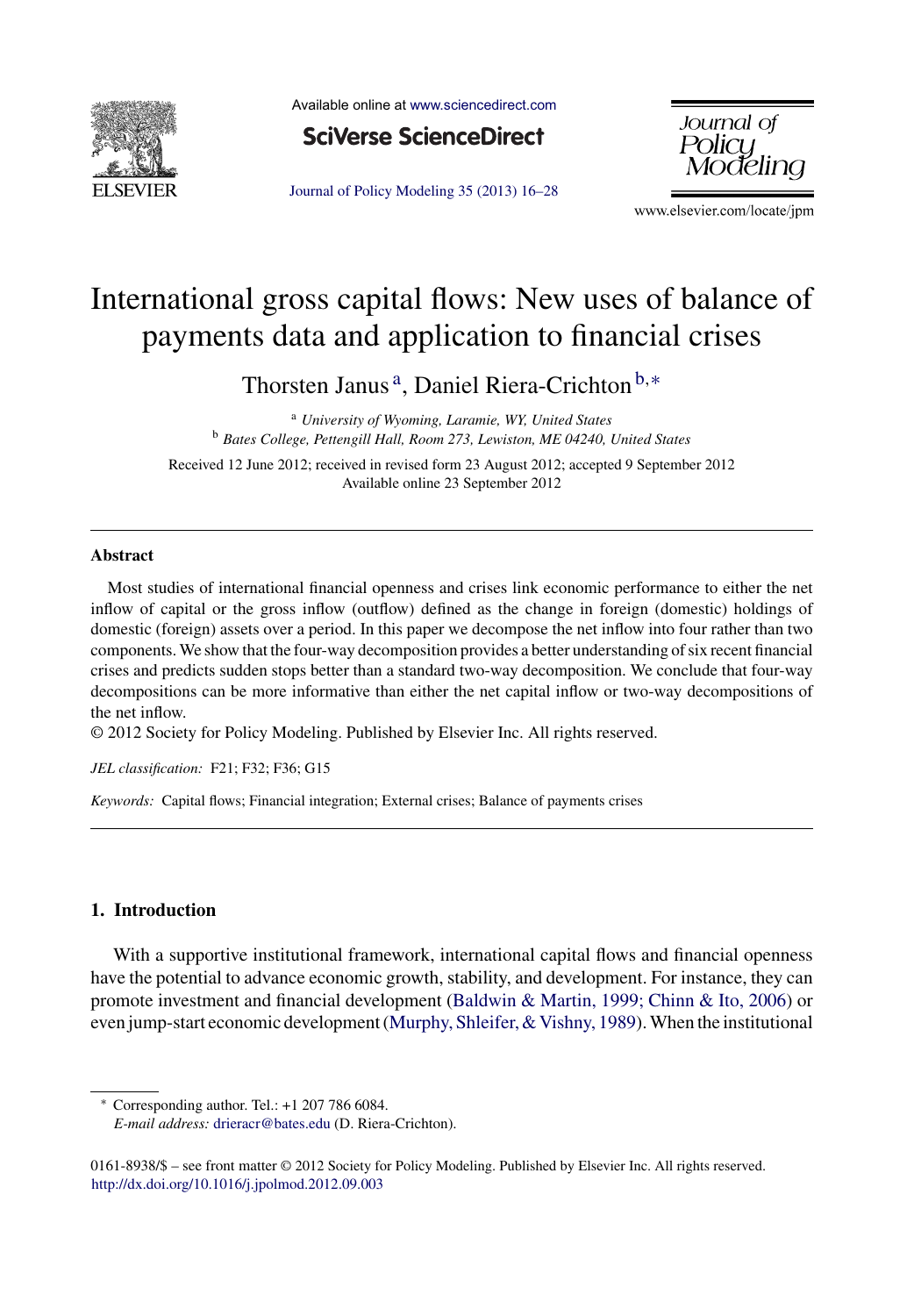framework is weak, however, international capital flows and financial openness can lead to bubbles and financial crises [\(Prasad,](#page--1-0) [Rogoff,](#page--1-0) [Wei,](#page--1-0) [&](#page--1-0) [Kose,](#page--1-0) [2003\).](#page--1-0)

A number of papers explore the economics of capital flows. However, most empirical [\(Bordo,](#page--1-0) [Cavallo,](#page--1-0) [&](#page--1-0) [Meissner,](#page--1-0) [2010;](#page--1-0) [Burnside,](#page--1-0) [Eichenbaum,](#page--1-0) [&](#page--1-0) [Rebelo,](#page--1-0) [2004\)](#page--1-0) as well as theoretical papers – including business cycle and growth studies ([Aghion,](#page--1-0) [Howitt,](#page--1-0) [&](#page--1-0) [Mayer-Foulkes,](#page--1-0) [2004;](#page--1-0) [Barro,](#page--1-0) [Mankiw,](#page--1-0) [&](#page--1-0) [Sala-i-Martin,](#page--1-0) [1992\)](#page--1-0) as well as financial crisis models [\(Calvo,](#page--1-0) [1998;](#page--1-0) [Dooley,](#page--1-0) [2000\)](#page--1-0) – have focused on the net capital inflow. A smaller empirical literature, which we discuss below, distinguishes gross inflows and outflows of capital.<sup>1</sup> In this paper, however, we argue that a focus on either net flows or its component gross in- and outflows may be unnecessarily restrictive.

In order to express our departure from previous work, we note that the standard definition of the net capital inflow (NI) is NI =  $\Delta L - \Delta A$  where  $\Delta L$  ( $\Delta A$ ) is the increase in foreign (domestic) holdings of domestic (foreign) assets in the balance of payments (BoP) over the period.<sup>2</sup> The gross inflow (outflow) is  $\Delta L$  ( $\Delta A$ ). Although this definition seems intuitive, a sizable share of the BoP recorded changes in assets holdings (for various countries, years and asset categories), however, are actually negative.<sup>3</sup> A negative change in foreign (domestic) holdings of domestic (foreign) assets represents disinvestment in the domestic (foreign) economy. When the standard definition of the inflow (outflow),  $\Delta L (\Delta A)$  simply adds the negative and positive changes across asset categories in the BoP – the categories are FDI, portfolio, and other capital flows – it fails to distinguish a fall in new foreign investment from a corresponding disinvestment. Since many countries face imperfections in financial markets, the implicit assumption that economy-wide foreign investment and disinvestment are perfect substitutes is unlikely to be correct. Intuitively, disinvestment is the disruption of an existing credit relationship, and if collateral or information is relationship-specific, it may be difficult for a borrower to find a new domestic or foreign lender despite a high social return to lending ([Bernanke,](#page--1-0) [1983;](#page--1-0) [Caballero](#page--1-0) [&](#page--1-0) [Krishnamurthy,](#page--1-0) [2001\).](#page--1-0) Liquidity problems of industries hit by disinvestment shocks may spread via backward and forward linkages. For instance, [Hendricks](#page--1-0) [and](#page--1-0) [Singhal](#page--1-0) [\(2005\)](#page--1-0) find that supply-chain disruptions for US firms lead to cumulative abnormal stock market returns of −40% over a three-year period starting one year before the disruption announcement.<sup>4</sup>

Given the potential asymmetries between foreign investment and disinvestment, we extract a disinvestment measure from the balance of payments using the identity

$$
NI_4 = L^+ - L^- - A^+ + A^-,
$$
\n(1)

*L*<sup>+</sup> ≥ 0: positive liability changes/inflowing foreign investment; *L*<sup>−</sup> ≥ 0: absolute value of negative liability changes/outflowing foreign disinvestment;  $A^+ \geq 0$ : positive asset changes/outflowing

<sup>&</sup>lt;sup>1</sup> There may be several reasons to study gross capital flows. For one thing, if only net inflows mattered, then it is unclear why gross flows are many times larger. Inflowing capital may affect a country's output composition, technology or institutions differently from outflowing capital ([Abiad,](#page--1-0) [Oomes,](#page--1-0) [&](#page--1-0) [Ueda,](#page--1-0) [2008;](#page--1-0) [Baldwin](#page--1-0) [&](#page--1-0) [Martin,](#page--1-0) [1999\).](#page--1-0) In- and outflows may also differ according to risk, returns, and contractual lending terms [\(Mody](#page--1-0) [&](#page--1-0) [Murshid,](#page--1-0) [2005\),](#page--1-0) and the liquidity and information sets of investors ([Rothenberg](#page--1-0) [&](#page--1-0) [Warnock,](#page--1-0) [2011;](#page--1-0) [Tille](#page--1-0) [&](#page--1-0) [Wincoop,](#page--1-0) [2008\).](#page--1-0)

<sup>&</sup>lt;sup>2</sup> See for example [Ito](#page--1-0) [\(1999\),](#page--1-0) [Caballero,](#page--1-0) [Cowan,](#page--1-0) [and](#page--1-0) [Kearns](#page--1-0) [\(2004\),](#page--1-0) [Alfaro,](#page--1-0) [Kalemli-Ozcan,](#page--1-0) and [Valosovych](#page--1-0) [\(2005\),](#page--1-0) [Faucette,](#page--1-0) [Rothenberg,](#page--1-0) [and](#page--1-0) [Warnock](#page--1-0) [\(2005\),](#page--1-0) [Prasad](#page--1-0) [and](#page--1-0) [Wei](#page--1-0) [\(2005\),](#page--1-0) [Rothenberg](#page--1-0) [and](#page--1-0) [Warnock](#page--1-0) [\(2011\),](#page--1-0) and [Tille](#page--1-0) [and](#page--1-0) [Wincoop](#page--1-0) [\(2008\).](#page--1-0)

<sup>3</sup> In our dataset, about 25% of recorded asset changes and more than 10% of liability changes are negative.

<sup>4</sup> Foreign disinvestments may also warn future investors to stay away or cause a fire-sale of assets exacerbating initial liquidity problems. Even if some domestic agents increase foreign credit access at the same time others lose it, leaving aggregate foreign lending unchanged, credit-unconstrained agents may be unwilling to lend to constrained agents ([Caballero](#page--1-0) [&](#page--1-0) [Krishnamurthy,](#page--1-0) [2001\).](#page--1-0)